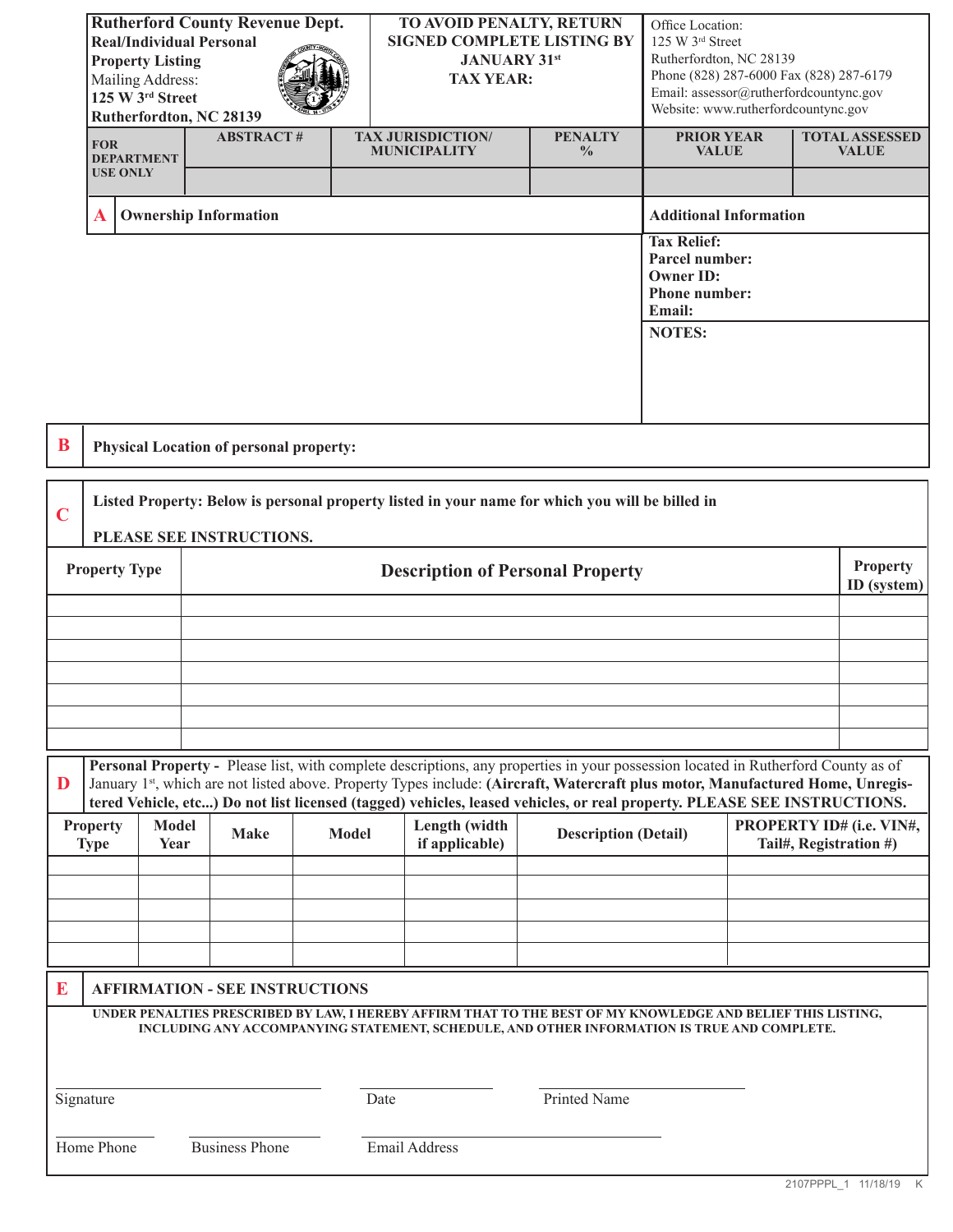# **COUNTY - Individual Personal Property Listing INSTRUCTIONS To Avoid Penalty, Return Signed Complete Listing by January 31st.**

| A | Ownership<br><b>Information</b>    | Please provide all requested information and provide corrections if necessary. All ownership information on this<br>form is as of January 1 <sup>st</sup> of the tax year. Please review and update additional information requested in this section.                                                                                                                                                                                                                                      |
|---|------------------------------------|--------------------------------------------------------------------------------------------------------------------------------------------------------------------------------------------------------------------------------------------------------------------------------------------------------------------------------------------------------------------------------------------------------------------------------------------------------------------------------------------|
|   |                                    |                                                                                                                                                                                                                                                                                                                                                                                                                                                                                            |
|   | <b>Physical</b><br><b>Location</b> | Enter physical location of listed property as of January 1 <sup>st</sup> of the tax year indicated on the top of the form. If you<br>own multiple properties at different locations, a separate listing form must be completed for each location.<br>Contact our office for additional property listing forms. If you own a watercraft registered in Rutherford County, it<br>may have been prelisted based on information received from the North Carolina Wildlife Resources Commission. |

|                                              | <b>Deletions</b> - Draw one line through any property you did not own on January 1 <sup>st</sup> of the tax year indicated on the top<br>of the form, and provide proof.                      |
|----------------------------------------------|-----------------------------------------------------------------------------------------------------------------------------------------------------------------------------------------------|
| <b>Listed</b><br>Personal<br><b>Property</b> | <b>Corrections</b> - Make any changes in section C and provide proof if applicable.                                                                                                           |
|                                              | For Deletions and Corrections: Attach Proof (Notarized Bill of Sale, Salvage, New Owner Contact<br>information, location of property if not in County, Bankruptcy or Repossession Documents.) |

| D | <b>Personal</b><br><b>Property</b> | Enter Items owned as of January $1st$ of the tax year indicated on the top of the form<br>List all boats, boat motors, manufactured homes, aircraft, and unlicensed vehicles owned by you on<br>January 1 <sup>st</sup> .<br>Please provide complete descriptions of all property. You may also attach detailed information about the<br>property if it does not fit in the space provided.<br><b>Licensed Vehicles</b> - Do not list vehicles currently licensed (tagged) by the North Carolina Department of Motor<br>Vehicles. Property Tax on Registered Motor Vehicles will be billed at the time of renewal or purchase of a North<br>Carolina license plate. Permanently licensed (tagged) vehicles must be listed.<br><b>Unlicensed Vehicles</b> - Vehicles not licensed (or tagged) with the North Carolina Department of Motor Vehicles<br>must be listed. Vehicles include cars, trucks, trailers - all types, motorcycles, and motor homes. If your vehicle is<br>damaged or claimed as a total loss, submit any information as to its condition as of January 1st. |
|---|------------------------------------|---------------------------------------------------------------------------------------------------------------------------------------------------------------------------------------------------------------------------------------------------------------------------------------------------------------------------------------------------------------------------------------------------------------------------------------------------------------------------------------------------------------------------------------------------------------------------------------------------------------------------------------------------------------------------------------------------------------------------------------------------------------------------------------------------------------------------------------------------------------------------------------------------------------------------------------------------------------------------------------------------------------------------------------------------------------------------------|
|   |                                    | <b>Watercraft (Boats)</b> - Watercraft ownership is determined by information received from the NC Wildlife<br>Resources Commission, Marinas, as well as boats properly listed by owner as of January 1. Please provide as much<br>information as possible to ensure the property can be valued accurately. Please contact the Assessor's office for any<br>clarification.                                                                                                                                                                                                                                                                                                                                                                                                                                                                                                                                                                                                                                                                                                      |

|  | <b>Affirmation</b> | Signature must be that of the owner, partner or principal officer or individual having<br>power of attorney.<br>Listings may be subject to audit review, for compliance and accuracy of returns.<br>Any individual who willfully makes and subscribes an abstract (listing) required by this<br>Subchapter (of the Revenue Laws) which he does not believe to be true and correct as to<br>every material matter shall be guilty of a Class 2 misdemeanor.<br>(Punishable by a fine not to exceed \$1,000 and/or imprisonment up to 60 days.) |
|--|--------------------|-----------------------------------------------------------------------------------------------------------------------------------------------------------------------------------------------------------------------------------------------------------------------------------------------------------------------------------------------------------------------------------------------------------------------------------------------------------------------------------------------------------------------------------------------|
|--|--------------------|-----------------------------------------------------------------------------------------------------------------------------------------------------------------------------------------------------------------------------------------------------------------------------------------------------------------------------------------------------------------------------------------------------------------------------------------------------------------------------------------------------------------------------------------------|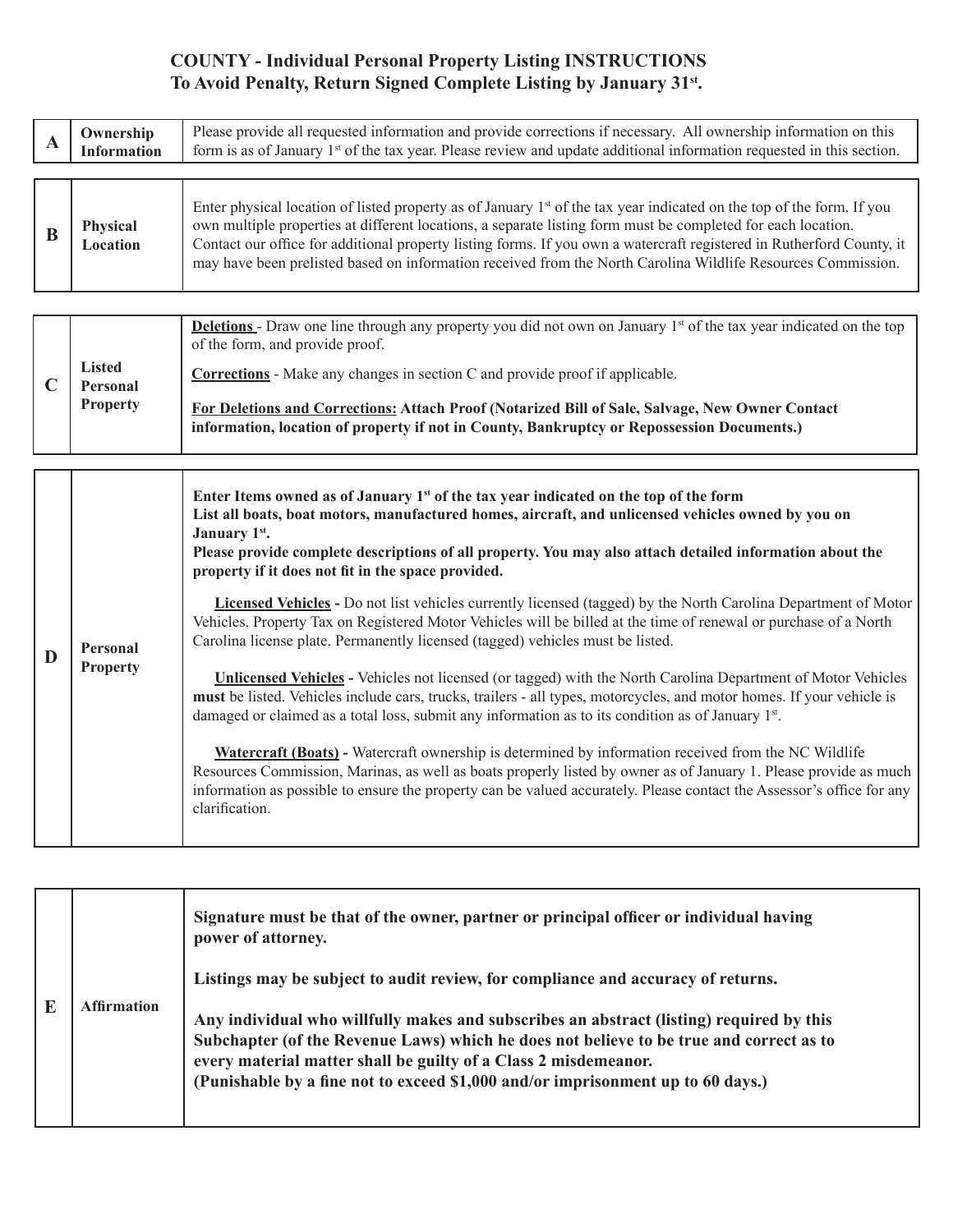## **COUNTY TAX RELIEF APPLICATION REQUEST FORM**

|                                                                        | <b>Tax Year:</b>   | JOL                                         |  |  |
|------------------------------------------------------------------------|--------------------|---------------------------------------------|--|--|
|                                                                        |                    | <b>Additional Owner Information:</b><br>l – |  |  |
|                                                                        | <b>Phone:</b>      | l'∾                                         |  |  |
|                                                                        | <b>Email:</b>      | 11/18/                                      |  |  |
|                                                                        | <b>Tax Relief:</b> |                                             |  |  |
| _ _ _ _ _ _ _ _ _ _ _ _<br>_ . _ . _ _ _ _ _ _ _ _ _ _ _ _ _ _ . _ _ _ |                    |                                             |  |  |

#### **TAX RELIEF PROGRAMS - North Carolina General Statute 105-277.1**

**If you are over the age of 65, totally and permanently disabled (non-Veteran and Veteran), you may qualify for one of the tax relief programs outlined below, please read the information before requesting application.**

**YES! I have read the information below and would like to receive a Tax Relief Application Packet.**

(Check Here) Signature Date Printed Name Phone

### **\*\*\*LOW INCOME HOMESTEAD EXCLUSION FOR THE ELDERLY OR TOTALLY AND PERMANENTLY DISABLED (NON-VETERANS) \*\*\***

North Carolina excludes from property taxes the first \$25,000 or 50% (whichever is greater) of assessed value for specific real property or manufactured home occupied by the owner as their permanent residence.

#### **To qualify for the exclusion, applicants must meet the following requirements:**

- Applicant must be 65 years of age or older, OR totally and permanently disabled. If not 65 or older and are claiming total and permanent disability, you will need a Certificate of Total and Permanent Disability from a North Carolina physician or governmental agency licensed to practice medicine. You must have a physical or mental impairment that substantially precludes you from obtaining gainful employment and appears reasonably certain to continue without substantial improvement throughout your life. 1.
- Applicant must be the legal owner listed on the title as of January  $1^{st}$ . 2.
- Total annual income for the applicant (and their spouse) must not exceed the \*annual income limit for this program. Income documentation must be submitted. Income is defined as ALL monies received other than gifts or inheritances from a spouse, ancestor, or descendant. For married applicants residing with their spouse, the income of both spouses must be included even if only one is listed as the owner of the property. 3.

**If you are currently receiving the exclusion, you do not need to reapply unless your permanent residence has changed. However, current recipients are required to notify our office if their income now exceeds the \*annual income limit, or if they are no longer totally and permanently disabled, or if the person receiving the exclusion last year became deceased prior to January 1st:**

- **The person required by law to list the property must notify the County Assessor's Office.**
- **The surviving spouse or joint property owner is required to reapply for the exclusion.**

**Failure to make any of these notices before June 1st may result in penalties, interest, and the possible loss of the exclusion.**

#### **\*\*\*TOTALLY AND PERMANENTLY DISABLED VETERANS\*\*\***

North Carolina excludes from property taxes the first \$45,000 of assessed value for specific real property or a manufactured home which is occupied by the owner as their permanent residence.

#### **To qualify for the exclusion, applicants must meet the following requirements:**

- 1. You must be an honorably discharged veteran who has a 100% total and permanent disability that is service-connected.
- 2. You must have a Veteran's Disability Certification from the Veterans Administration or a federal agency. **Disability PENSIONS are NOT Service-Connected.**

**MAILING ADDRESS:** Rutherford County Revenue Dept. 125 W 3rd Street Rutherfordton, NC 28139

**LOCATION ADDRESS:** Rutherford County Revenue Dept. 125 W 3rd Street Rutherfordton, NC 28139

**CONTACT INFORMATION:** Direct Phone: (828) 287-6000 **E-mail address:**  assessor@rutherfordcountync.gov Fax: (828) 287-6179

#### **SEE REVERSE FOR INFORMATION ABOUT THE NEW TAX DEFERMENT (CIRCUIT BREAKER) PROGRAM.**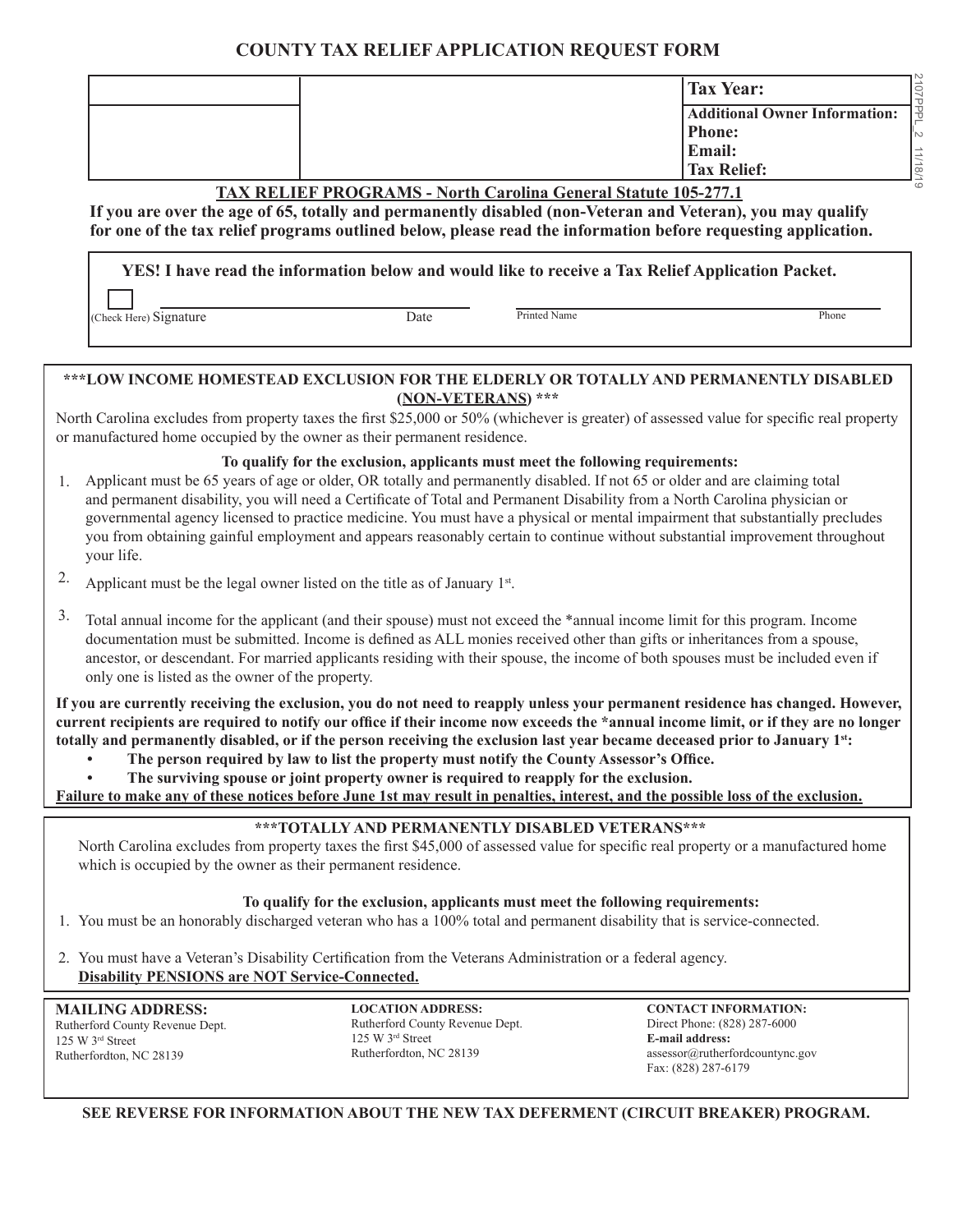#### **\*\*\*PROPERTY TAX DEFERMENT FOR THE ELDERLY OR TOTALLY AND PERMANENTLY DISABLED (CIRCUIT BREAKER) \*\*\***

Under this program, annual property taxes are limited to a percentage of the owner's income. For an owner whose income does not exceed the \*annual income eligibility limit for the Low Income Homestead Exclusion, the owner's taxes are limited to 4% of their (combined spousal) income. For an owner whose \*annual income exceeds the limit but by no more than 150%, the owner's taxes will be limited to 5% of their (combined spousal) income. The taxes exceeding the applicable percentage of the owner's income will then become deferred (postponed) along with interest until a disqualification.

#### **To qualify for this deferment (postponement of payment), the applicant must meet the following requirements:**

- Applicant must be 65 years of age or older, OR totally and permanently disabled. If not 65 or older and are claiming total and permanent disability, you will need a Certificate of Total and Permanent Disability from a North Carolina physician or governmental agency licensed to practice medicine. You must have a physical or mental impairment that substantially precludes you from obtaining gainful employment and appears reasonably certain to continue without substantial improvement throughout your life. 1.
- The applicant must be the legal owner listed on the title as of January  $1<sup>st</sup>$  for the last five years. 2.
- The Total \*annual income for the applicant (and their spouse) must not exceed the \*annual income limit for the Low Income Homestead Exclusion by 150%. Documentation as to the owner's income must be submitted along with the application. Income is defined as ALL monies received other than gifts or inheritances from a spouse, ancestor, or descendant. For married applicants residing with their spouse, the income of both spouses must be included; even if only one is listed as the owner of the property. 3.
- ALL OWNERS of the property must apply and elect to defer the applicable portion of their taxes. 4.
- A new application is required annually. 5.

**\*Annual Income Eligibility Limit changes every year. Please contact (828) 287-6000 or visit our website at www.rutherfordcountync.gov to obtain the specific income amount applicable.**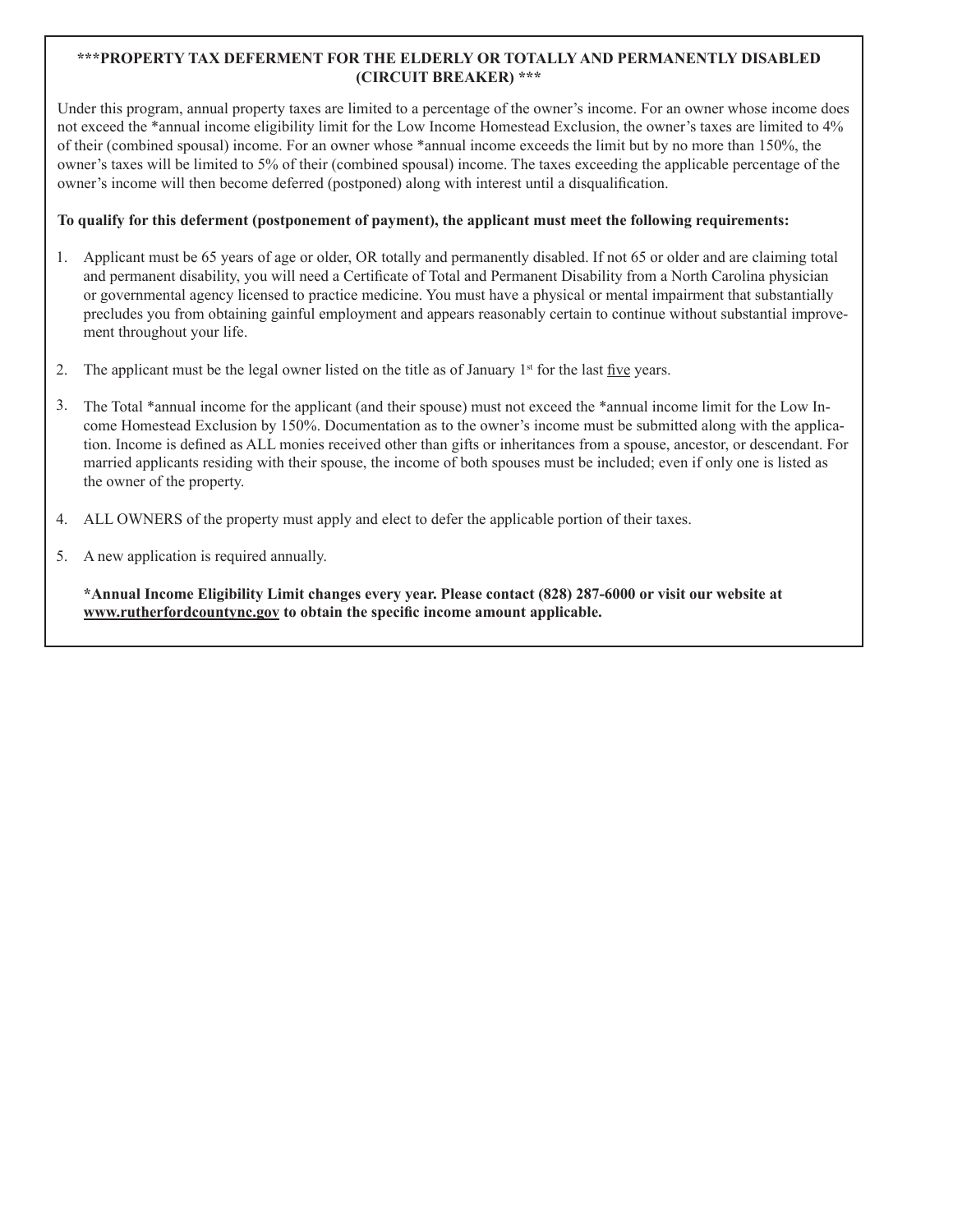| <b>Property Type</b> | <b>Description of Personal Property</b> | <b>Property</b><br>ID (system) |
|----------------------|-----------------------------------------|--------------------------------|
|                      |                                         |                                |
|                      |                                         |                                |
|                      |                                         |                                |
|                      |                                         |                                |
|                      |                                         |                                |
|                      |                                         |                                |
|                      |                                         |                                |
|                      |                                         |                                |
|                      |                                         |                                |
|                      |                                         |                                |
|                      |                                         |                                |
|                      |                                         |                                |
|                      |                                         |                                |
|                      |                                         |                                |
|                      |                                         |                                |
|                      |                                         |                                |
|                      |                                         |                                |
|                      |                                         |                                |
|                      |                                         |                                |
|                      |                                         |                                |
|                      |                                         |                                |
|                      |                                         |                                |
|                      |                                         |                                |
|                      |                                         |                                |
|                      |                                         |                                |
|                      |                                         |                                |
|                      |                                         |                                |
|                      |                                         |                                |
|                      |                                         |                                |
|                      |                                         |                                |
|                      |                                         |                                |
|                      |                                         |                                |
|                      |                                         |                                |
|                      |                                         |                                |
|                      |                                         |                                |
|                      |                                         |                                |